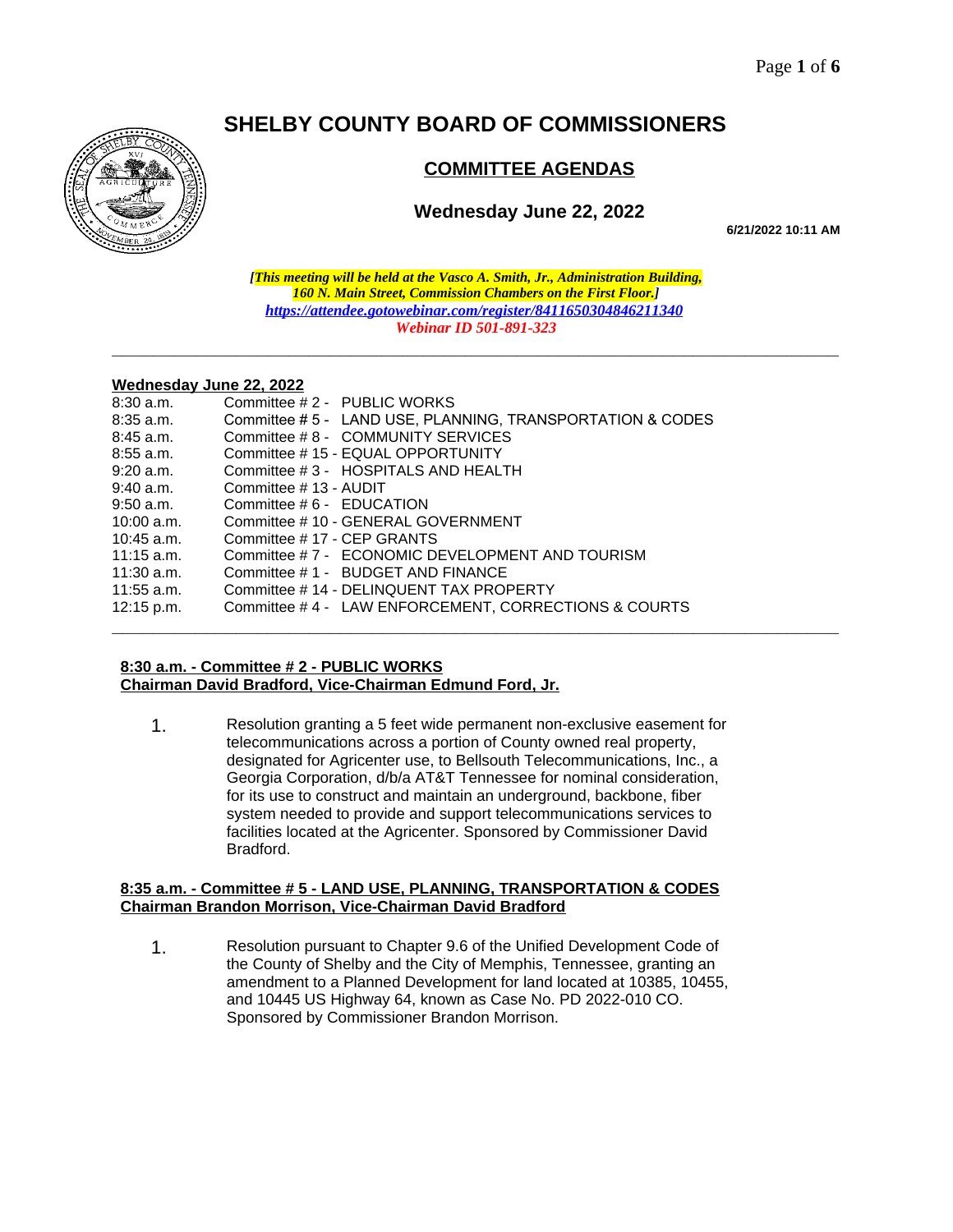#### **8:45 a.m. - Committee # 8 - COMMUNITY SERVICES Chairman Mark Billingsley, Vice-Chairman Tami Sawyer**

1. DISCUSSION: West Tennessee Veterans Cemetery (10 MINUTES) Presenters: Director Rodney Shaw, West Tennessee Veterans Cemetery Assistant Commissioner Patrick Rice, Tennessee Department of Veterans Services

# **8:55 a.m. - Committee # 15 - EQUAL OPPORTUNITY MWBE/LOSB Chairman Van Turner, Vice-Chairman Tami Sawyer**

- 1. DISCUSSSION: Disparity Study Results
- 2. Resolution receiving and approving the findings of the Shelby County, Tennessee 2022 Disparity Study. Sponsored by Commissioner Van D. Turner, Jr.

# **9:20 a.m. - Committee # 3 - HOSPITALS & HEALTH Chairman Van Turner, Vice-Chairman Mark Billingsley**

- 1. Resolution approving a contract between Shelby County Government on behalf of the Shelby County Health Department and Cure Violence Global in the amount not to exceed \$100,000.00 for the period from January 1, 2022 through June 30, 2023 for training and technical assistance with the implementation of a Violence Prevention Program in Shelby County. This item requires the expenditure of FY2022 Victims of Criminal Justice Programs Act Grant Funds in an amount not to exceed \$50,000.00. Sponsored by Commissioner Van D. Turner, Jr.
- 2. Resolution approving a contract between Shelby County Government on behalf of the Shelby County Health Department and Heal Memphis d/b/a Heal 901 in the amount not to exceed \$640,737.00 for the purposes of implementing a Violence Prevention Program to address the epidemic of gun crime in priority areas of Shelby County for the term beginning upon execution of contract through June 30, 2023. This item requires the expenditure of Grant Funds in the amount of \$640,737.00. Sponsored by Commissioner Van D. Turner, Jr.
- 3. DISCUSSION: Final Disposition of the Community Health Ad Hoc re. Capital Needs for Regional One Health
- 4. PRESENTATION: Regional One Health's Facility Assessment Results Presenters: Dr. Reginald Coopwood, President/CEO Regional One Health and Logan Meeks with A2H

# **9:40 a.m. - Committee # 13 - AUDIT Chairman Michael Whaley, Vice-Chairman Mick Wright**

1. Resolution receiving and filing the Third Quarter Report of the Memphis Shelby County Board of Education for the year ending June 30, 2022. Sponsored by Commissioner Michael Whaley and Commissioner Mick Wright.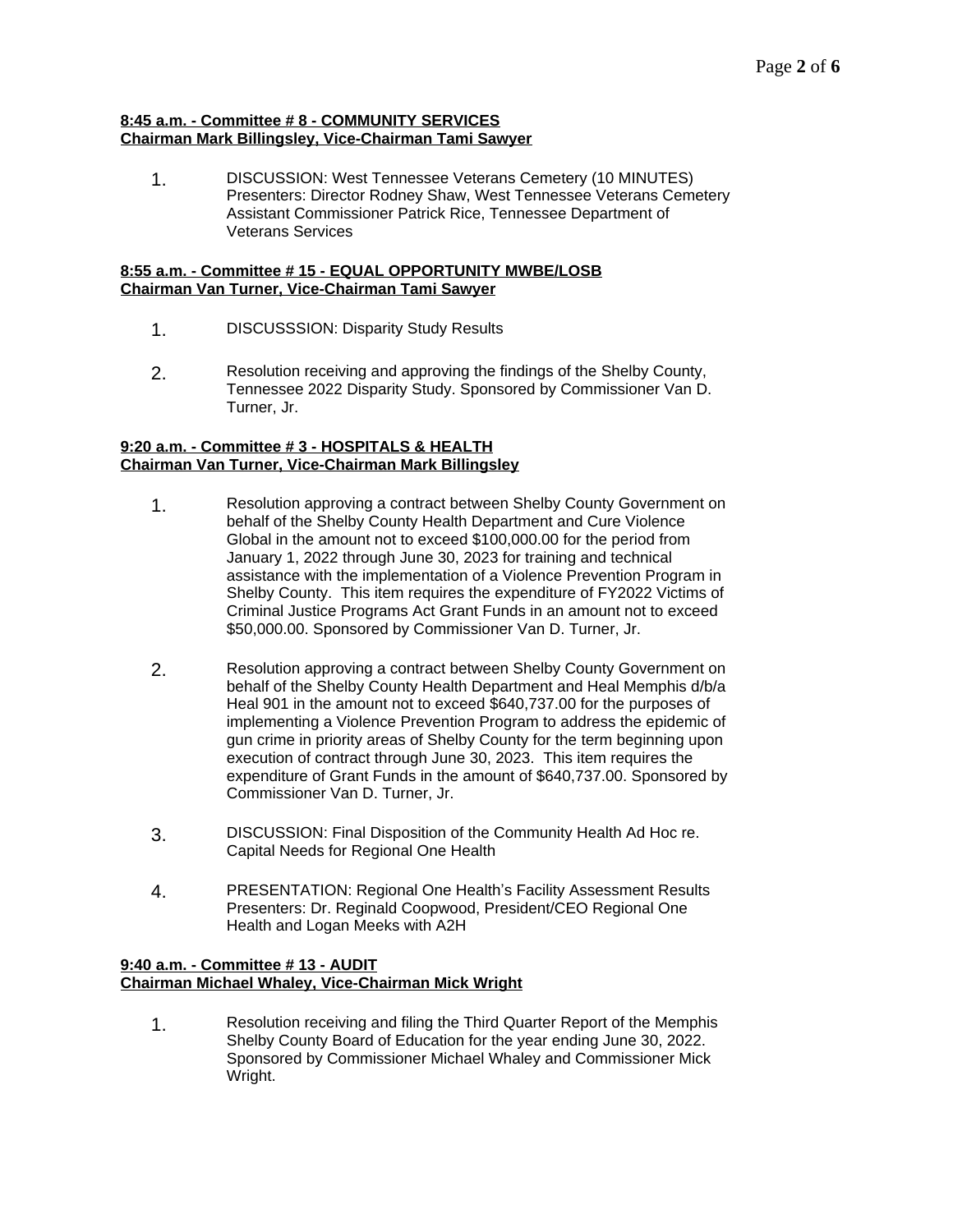#### **9:50 a.m. - Committee # 6 - EDUCATION Chairman Tami Sawyer, Vice-Chairman Michael Whaley**

1. Resolution ratifying amendments by the Memphis-Shelby County Board of Education increasing their Operating and Capital Improvement Program (CIP) Budget for Fiscal Year 2022 in the net amount of \$24,985,058 as adopted by the Memphis-Shelby County Board of Education on June 14, 2022. This resolution does not increase the approved Fiscal Year 2022 Funding Level from Shelby County Government. Sponsored by Commissioner Tami Sawyer.

# **10:00 a.m. - Committee # 10 - GENERAL GOVERNMENT Chairman Reginald Milton, Vice-Chairman Van Turner**

- 1. Resolution approving the Election of Notaries Public for appointment and/or reappointment for Shelby County, Tennessee. Sponsored by Commissioner Reginald Milton.
- 2. Resolution approving the County Mayor's nomination of Edward Stanton, Jr. for appointment to the Emergency Communications District (911 Board). Sponsored by Commissioner Reginald Milton.
- 3. Resolution approving the County Mayor's nomination of Lawrence Blackwell for appointment to the Shelby County Film and TV Commission. Sponsored by Commissioner Reginald Milton.
- 4. Resolution approving the County Mayor's nomination of Matthew Woods for appointment to the Shelby County Lead Prevention and Sustainability Commission. Sponsored by Commissioner Reginald Milton.
- 5. Resolution approving the County Mayor's nomination of Hosea S. Houston for appointment to the Municipal Solid Waste Region Board. Sponsored by Commissioner Reginald Milton.
- 6. Resolution approving Mr. Harold B. Collins as the Chief Administrative Officer of Shelby County Government. Sponsored by Chairman Willie F. Brooks, Jr.
- 7. Resolution reappointing Mary D. Bleau, Kevin McVay, and Oretha Anderson to the Shelby County Beer Board as members and reappointing Merrick Horne to the Shelby County Beer Board as Chairperson. Sponsored by Commissioner Eddie S. Jones, Jr.
- 8. Resolution setting the Policies and Guidelines for the appropriation and disbursement of County Funds in Fiscal Year (FY) 2023 to Governmental Entities and Non-Profit Civic and Charitable Organizations. Sponsored by Commissioner Mickell Lowery.
- 9. Joint resolution of Shelby County, Tennessee and Fayette County, Tennessee requesting State Legislation recognizing the Shelby County, Tennessee Assessment line as the Shelby-Fayette County border so as to affirm that certain properties are part of Shelby County. Sponsored by Commissioner Van D. Turner, Jr., and Commissioner Amber Mills.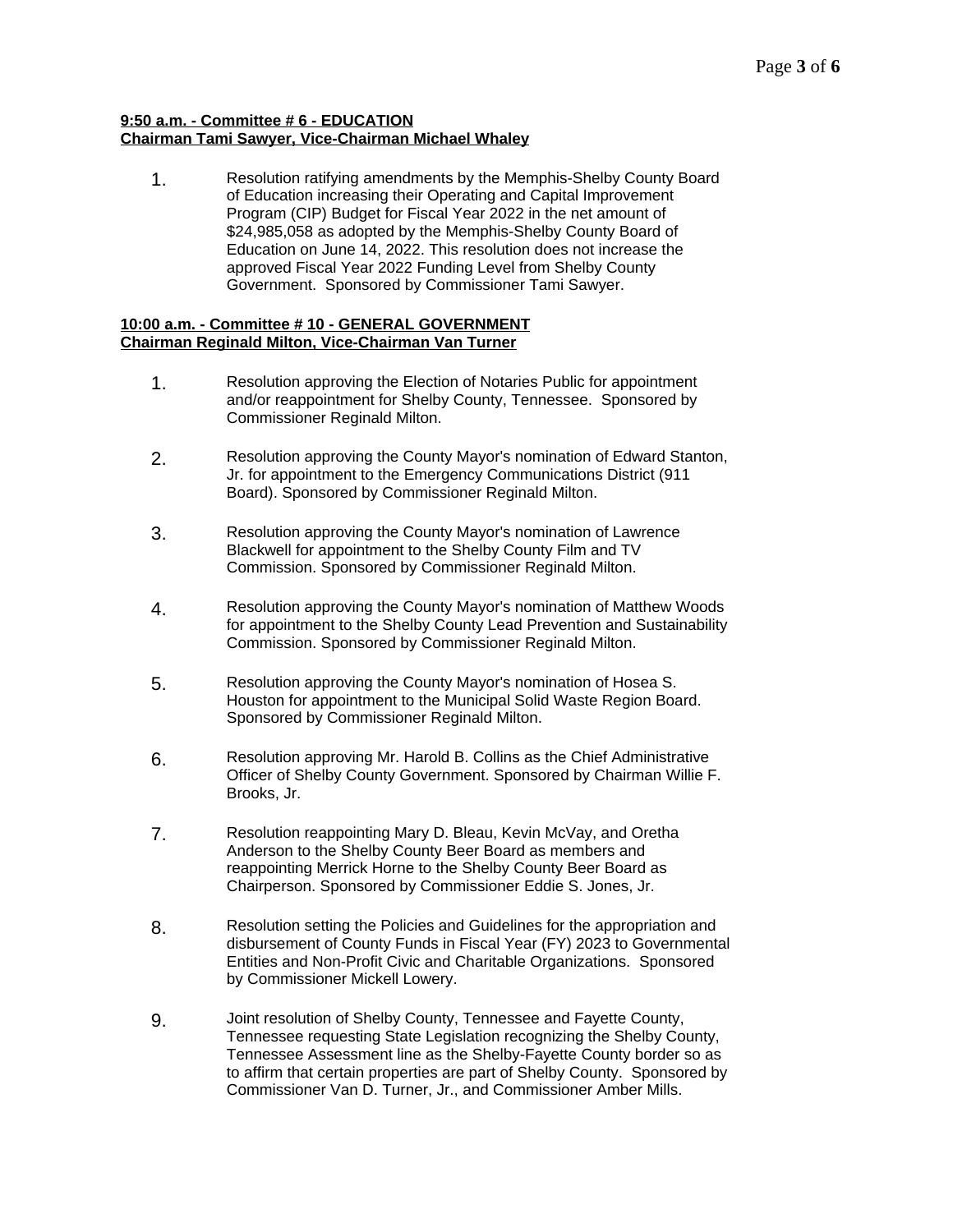# **10:45 a.m. - Committee # 17 - CEP GRANTS Chairman Mickell Lowery, Vice-Chairman Eddie Jones**

- 1. Resolution awarding County funds from the FY 2022 Operating Budget in the amount of \$22,500.00 to Leadership Memphis/Volunteer Memphis, a charitable organization. Sponsored by Commissioner David Bradford and Commissioner Mark Billingsley.
- 2. Resolution awarding County funds from the FY2022 Operating Budget in the amount of \$30,000.00 to Junior League of Memphis, a charitable organization. Sponsored By Commissioner Michael Whaley.
- 3. Resolution awarding County funds from the FY2022 Operating Budget in the amount of \$2,000.00 to The River City (TN) Chapter of the Links, Incorporated, a charitable organization. Sponsored by Commissioner Dr. Edmund Ford, Jr. and Commissioner Mickell Lowery.
- 4. Resolution awarding County funds from the FY2022 Operating Budget in the amount of \$5,500.00 to The International Consortium of Young Artists, a charitable organization. Sponsored by Commissioner Michael Whaley.
- 5. Resolution awarding County funds from the FY2022 Operating Budget in the amount of \$50,000 to Memphis Shelby Crime Commission, a charitable organization. Sponsored by Commissioner Amber Mills.
- 6. Resolution awarding County funds from the FY2022 Operating Budget in the amount of \$105,000.00 to Memphis Black Arts Alliance, Inc., a charitable organization. Sponsored by Commissioner Reginald Milton.
- 7. Resolution awarding County Funds from the FY2022 Operating Budget in the amount of \$1,500.00 to Bridging The Gap Enterprises, Inc. CDC, a charitable organization. Sponsored by Chairman Willie F. Brooks, Jr.
- 8. Resolution awarding County funds from the FY2022 Operating Budget in the amount of \$7,500.00 to Tennessee Veterans of Foreign Wars Foundation, a charitable organization. Sponsored by Commissioner David Bradford.
- 9. Resolution awarding County funds from the FY2022 Operating Budget in the amount of \$59,500.00 to Historic Archives of Rosemark & Environs (HARE), LLC, a charitable organization. Sponsored by Commissioner Amber Mills.
- 10. Resolution awarding County funds from the FY2022 Operating Budget in the amount of \$2,000.00 to Telisa Franklin Ministries Memphis Juneteenth, a charitable organization. Sponsored by Commissioner Mickell Lowery.
- 11. Resolution awarding County Funds from the FY2022 Operating Budget in the amount of \$10,000.00 to West Cancer Foundation Fund at the Community Foundation of Greater Memphis, Inc., A charitable organization. Sponsored by Commissioner Mark Billingsley.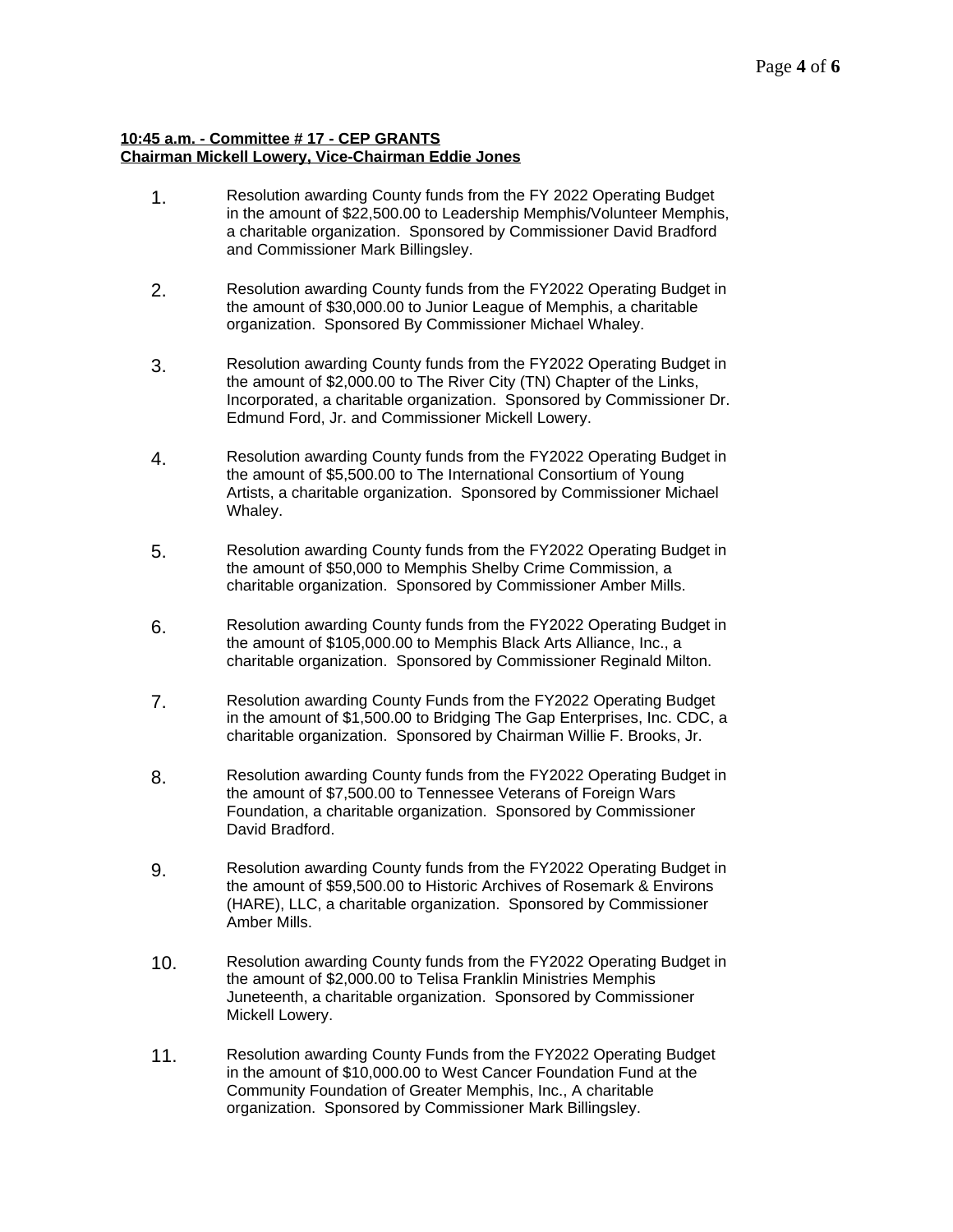- 12. Resolution awarding County funds from the FY2022 Operating Budget in the amount of \$5,000.00 to Association of Fundraising Professionals-Memphis Chapter, A charitable organization. Sponsored by Commissioner Mark Billingsley.
- 13. Resolution awarding County funds from the FY2022 Operating Budget in the amount of \$30,000.00 to the One Hundred Club of Memphis, a charitable organization. Sponsored by Commissioner Michael Whaley.
- 14. Resolution awarding County Funds from the FY2022 Operating Budget in the amount of \$20,000.00 to The Achievement Foundation, Inc., a charitable organization. Sponsored by Chairman Willie F. Brooks, Jr. and Commissioner Mickell Lowery
- 15. Resolution awarding County funds from the FY2022 Operating Budget in the amount of \$2,500.00 to Campbell Foundation, a charitable organization. Sponsored by Commissioner Mark Billingsley.
- 16. Resolution awarding County funds from the FY2022 Operating Budget in the amount of \$10,000.00 to the Angel Program, a charitable organization. Sponsored by Commissioner Mark Billingsley.
- 17. Resolution amending Resolution No. 49 entitled "Resolution awarding County funds from the FY2022 Operating Budget in the amount of \$10,000.00 to Play Where You Stay, a charitable organization" adopted on November 1, 2021 ("Resolution No. 49"), to award an additional \$1,500.00 to Play Where You Stay. This item requires an expenditure of \$1,500.00 from the FY2022 Operating Budget. Sponsored by Commissioner Mickell Lowery.

# **11:15 a.m. - Committee # 7 - ECONOMIC DEVELOPMENT & TOURISM Chairman Mickell Lowery, Vice-Chairman Mick Wright**

1. Resolution to appropriate \$300,000.00 to the Economic Development Growth Engine (EDGE) for the purposes of supporting Economic Development and requesting that EDGE use these funds specifically for the programmatic initiatives of the Greater Whitehaven Economic Redevelopment Corporation (GWERC). This item requires an expenditure of funds from the Fiscal Year (FY) 2022 Economic Development Fund in the amount of \$300,000.00. Sponsored by Chairman Willie F. Brooks, Jr.

#### **11:30 a.m. - Committee # 1 - BUDGET AND FINANCE Chairman Michael Whaley, Vice-Chairman Van Turner**

1. ORDINANCE - THIRD READING - An ordinance creating a Special Revenue Fund to establish funding dedicated to transit and mobility. This item requires dedicated funds in a minimum amount of \$ .00 from the total of expired Payment In Lieu Of Tax ("PILOT") Fund. Sponsored by Commissioner Edmund Ford, Jr., Commissioner David Bradford and Commissioner Brandon Morrison.